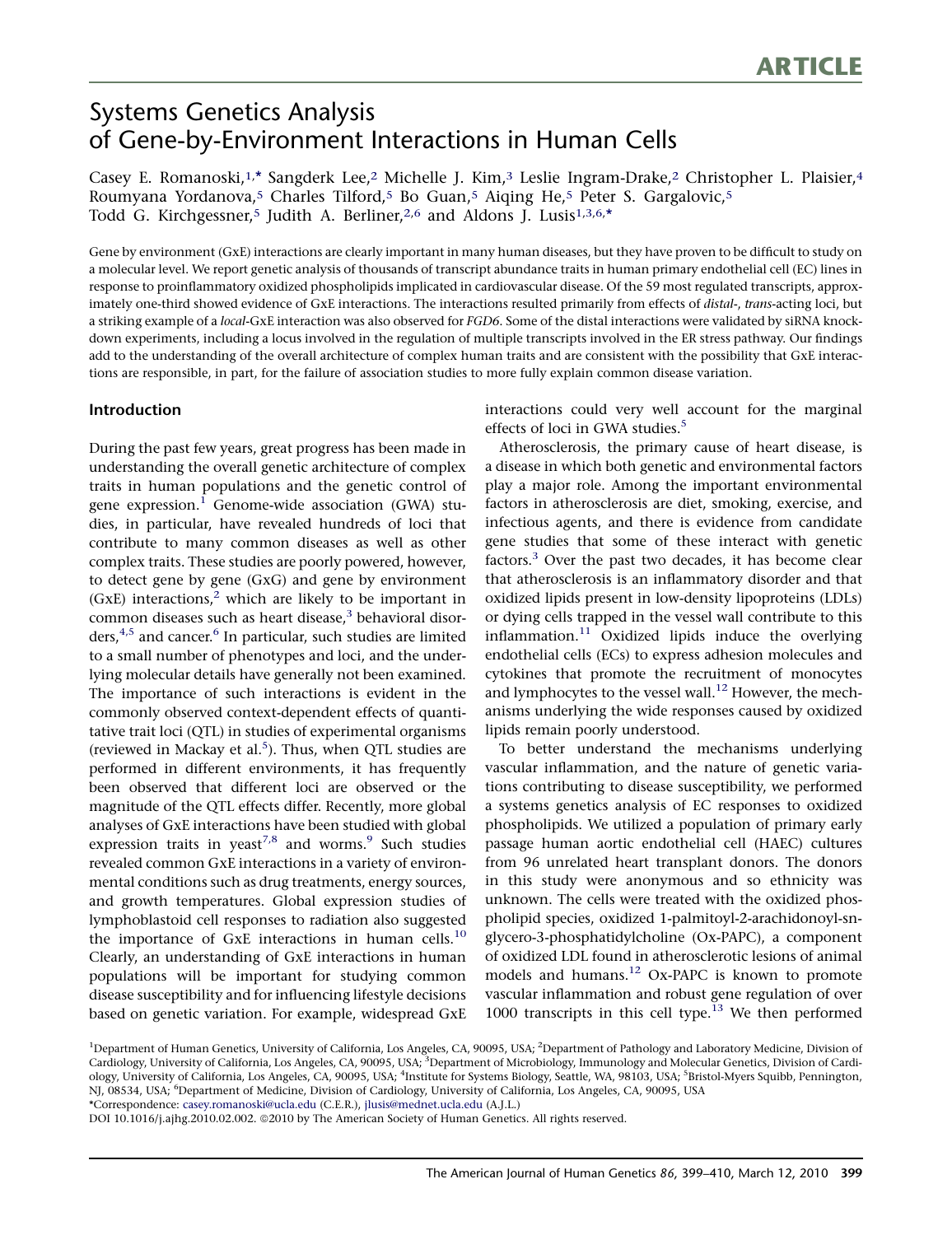global expression array analyses on our population of HAECs both with and without Ox-PAPC treatment. In addition, we typed each of the cultures for approximately one million common single nucleotide polymorphisms (SNPs) using high-density SNP arrays. Genome-wide association (GWA) analysis of the data revealed thousands of loci controlling transcript levels, which we term expression quantitative trait loci (eQTL). Among these were many loci controlling responses to Ox-PAPC.

One important conclusion to emerge from these results, relevant to the understanding of genetic architecture underlying mRNA expression levels, was evidence of GxE interactions. Gene expression responsiveness trait values were examined as a function of common SNPs on a genome-wide level to identify GxE interactions, in which natural DNA variation was the genetic perturbation and Ox-PAPC treatment status was the environmental perturbation. We show that individual responses to Ox-PAPC were highly variable and that responsiveness to Ox-PAPC for 32% of the most highly Ox-PAPC regulated transcripts exhibited regulation by at least one genetic locus.

### Material and Methods

### Cell Culture and Treatment with Ox-PAPC

An overview of the experimental design and subsequent data processing and analyses are shown in Figure 1 and Figure S1 available online. HAECs were isolated from aortic explants of heart transplant donors of anonymous origin through the UCLA transplant program and grown to confluence in 100 mm dishes as previously described.<sup>[14](#page-10-0)</sup> A total of 250,000 cells were plated into each well of a standard six-well dish. At 90% confluence, cells were treated for 4 hr in duplicate with either media alone or Ox-PAPC-containing media. Treatment media consisted of Medium 199 (Mediatech, Inc., Manassas, VA) containing 1% fetal bovine serum. Ox-PAPC treatment media additionally contained 40 ug/ml Ox-PAPC, prepared from PAPC purchased from Avanti Polar Lipids (Alabaster, AL) as previously described<sup>[15](#page-10-0)</sup> and checked for oxidation by mass spectrometry. Overall, two preparations of Ox-PAPC were used in the course of the experiment for prevention of increased oxidation of the Ox-PAPC over time. The first preparation was used for 47 HAEC donors and was completed within 4 months and the second set of 49 donors were treated and collected several months later. This ''batch effect'' was removed in downstream analysis by normalizing expression values between groups with COMBAT software[.16](#page-10-0) Cytoplasmic RNA was extracted with the RNeasy kit including optional DNase treatment (QIAGEN, Valencia, CA). RNA concentrations were measured with the Nano-Drop 2000 (Thermo Fisher Scientific, Waltham, MA) and quality checked with the Agilent 2100 Bioanalyzer (Agilent, Palo Alto, CA).

### Gene Expression and siRNA Experiments

RNA was prepared for hybridization to Affymetrix HT-HU133A microarrays with a standard protocol described previously.<sup>[13](#page-10-0)</sup> Intensity values were normalized with the robust multiarray average  $(RMA)^{17,18}$  normalization method in R 2.5.0 with the justRMA function of the affy package of Bioconductor. We utilized an alternative CDF file that excluded misaligned probes that were artifacts of the previous transcriptome build that was used for

| <b>HAEC Donor:</b>                                                                             |            | 2   | 3          | 96         |
|------------------------------------------------------------------------------------------------|------------|-----|------------|------------|
| 4 hour Treatment<br>Control (no Ox-PAPC)<br>Ox-PAPC (40 ug/ml)                                 |            |     |            |            |
| Genotyping: 1 per donor<br>(96 total: Affymetrix Hu. SNP 6.0)                                  | DNA        | DNA | DNA        | <b>DNA</b> |
| <b>Transcripts: 2 arrays</b><br>per donor per condition<br>(385 total: Affymetrix HT-HU133A) * | <b>RNA</b> | RNA | <b>RNA</b> | <b>RNA</b> |

\* 3 expression arrays corresponding to 3 different donors failed hybridization QC

#### Figure 1. Experimental Design

creating the publicly available Affymetrix CDF file. To create an updated CDF, we used the custom CDF created by Zhang J et. al.<sup>19</sup> that was created for the Affymetrix U133A array. Because of the differences in the underlying location of probes between the U133A and HT-U133A arrays, we first created a probe-to-probe map between the arrays. Then we converted the alternate CDF file from the U133A format to the HT-U133A format using this map. No other alterations were made.

Consistent with previous studies that evaluated the genetics of gene expression with Affymetrix platforms, $20,21$  we did not remove probes that had SNPs in them because the quantification of Affymetrix Probe Set IDs (PSIDs) is a reflection of multiple probes that are scattered throughout the targeted transcript. In the case where a SNP caused differential hybridization between alleles in one of the probes in a PSID, on average, ten additional probes would have contributed to the calculation of PSID intensity. It is important that probes containing SNPs are removed in array platforms in which a single oligonuclotide sequence is used for quantifying transcripts such as Agilent and Illumina platforms; however, this a less pertinent issue for RMA-normalized Affymetrix data.

Probe sets were excluded from local- analysis if they aligned to multiple locations in the genome that were more than 1 Mb apart. A total of 385 microarrays, corresponding to 96 unique donors, were used in this study. Sex was determined from heterozygous genotype calls on the X chromosome and revealed that 73 donors were male and 23 were female. There were 11 females and 36 males in ''batch 1'' and 12 females and 37 males in ''batch 2.'' COMBAT software<sup>[16](#page-10-0)</sup> was used for normalizing expression values for sex and batch. We did not normalize for treatment in COMBAT because we wanted to maintain the differences in expression patterns between control and Ox-PAPC-treated arrays. Treatment conditions were always performed in parallel and were therefore not confounded by batch. We performed principal component analysis to identify known technical variables, such as array plate, row, column, and hybridization date that correlated with PCs. This analysis showed that the first PC was driven by treatment (control versus Ox-PAPC); however, the other PCs were not explained by known variables. Transcript expression was used for clustering the microarray samples and confirmed that no outlier arrays were used in downstream analysis. Expression values were averaged between duplicate arrays per condition and donor. Three expression data sets were used in downstream analysis: control (i.e., basal), Ox-PAPC-treated values, and the fold change of Ox-PAPC over basal levels, which was calculated as the  $(log_2(Ox-PAPC) - log_2(basal))$  expression values. Equal amounts of cDNA for qRT-PCR were made with the ABI High Capacity cDNA Reverse Transcription Kit (Foster City, CA). The Roche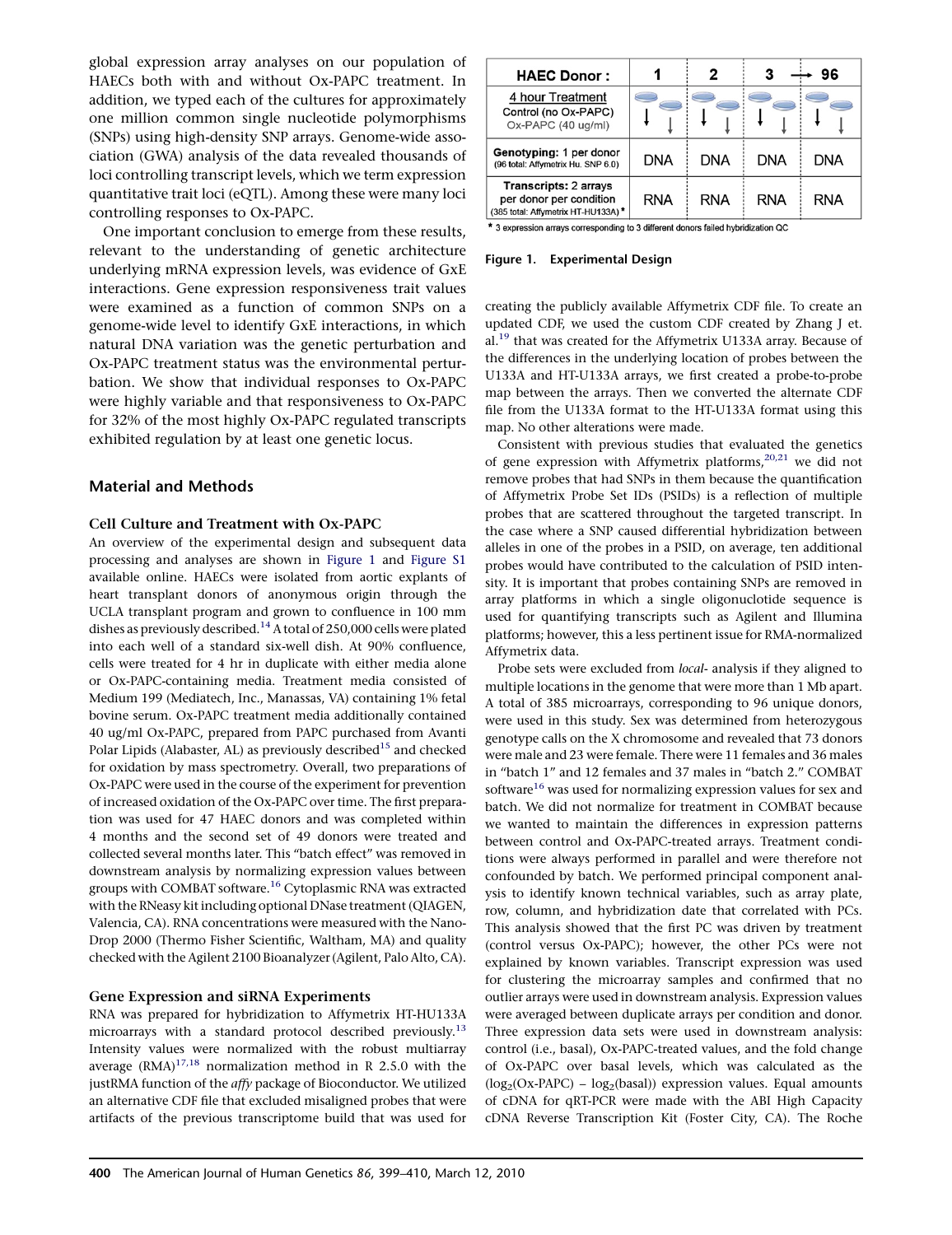LightCycler 480 Master Mix and LightCycler 480 machine (Roche Diagnostics, Indianapolis, IN) were used for qRT-PCR reactions. Primer sequences used for qRT-PCR can be found in Table S1. siRNA experiments were performed as previously described. $^{22}$  $^{22}$  $^{22}$ In brief, cells were transfected at 75% confluence for 4 hr with Lipofectamine 2000 (Invitrogen, Carlsbad, CA) and 40 nmole of siRNA (QIAGEN) (sequences found in Table S1). After 24–48 hr, cells were treated with Ox-PAPC for 4 hr and mRNA was collected for qRT-PCR or microarrays. ATF4 (MIM 604064) and XBP1 (MIM 194355) knockdown experiment RNA preparations were hybridized to Illumina Human Ref-8 microarrays and normalized as previously described.<sup>23</sup>

## SNP Genotypes

Genomic DNA was isolated from HAECs with the DNeasy extraction kit with optional DNase treatment (QIAGEN) and quantified with NanoDrop 2000 (Thermo Fisher Scientific, Waltham, MA). All samples were randomly arrayed into three 96-well microtiter plates at 50 ng/ul. Per Affymetrix Genome wide Human SNP Array 6.0 assay protocol,  $2 \times 250$  ng of gDNA were digested by restriction enzymes NspI and StyI separately and products were ligated to respective adaptors (Affymetrix Human SNP 6.0 assay). PCR was used for amplifying ligation products and checked for size and quality by QIAxcel (QIAGEN). Labeled PCR products were hybridized to the Human SNP 6.0 array. Array hybridization, washing and scanning were performed according to the Affymetrix recommendations. Scanned images were subjected to visual inspection and a chip quality report was generated by the Affymetrix GeneChip Operating System (command console) and the Genotyping console (Affymetrix). The image data was processed with the Affymetrix Genotyping Console or Birdsuite algorithm<sup>[24](#page-10-0)</sup> for determining the specific hybridizing signal for each SNP call and copy-number detection. SNPs used in association analysis were filtered according to the following criteria: (1) 296,151 SNPs were removed with minor allele frequencies (MAF) less than 10% or from sex chromosomes, (2) 92,316 SNPs were removed that violated Hardy-Weinberg Equilibrium (p value  $> 0.05$ ), and (3) 6,250 SNPs were removed that had missing values in  $>10\%$  of individuals. The remaining 545,098 SNPs were used for association testing of *distal-* variants. Given that the method of multiple testing correction used in this study relied on the number of linkage disequilibrium blocks, and not the number of SNPs, we could have used a smaller MAF in our eQTL analysis. Had we used the MAF of 5%, we would have identified many thousands of additional eQTLs in the basal and Ox-PAPC data sets. However, we used the more conservative MAF (10%) in this study to avoid spurious eQTL that may arise from small samples of heterozyotes or minor allele homozygotes. All SNP filtering was performed with the freely downloadable whole-genome association toolkit PLINK 1.4.<sup>[25](#page-10-0)</sup>

Because our HAEC population was derived from aortic explants of anonymous heart transplant donors, we have no individual information, including ethnicity, history, or disease status. We therefore sought to ascertain the population structure of our population to ensure that gross population stratification would not cause spurious association results. We tested for population structure in PLINK by using the "-clustering" function that clusters individuals on the basis of the IBS sharing of their autosomal genotypes. This analysis resulted in a single cluster of individuals, suggesting that the individuals in our HAEC population had similar genetic structure. Further analysis of population structure was implemented by plotting the first two principal components of

the sharing of autosomal genotypes. Visual inspection suggested that modest population structure existed in our data; however, removing these samples had little effect of the results of the study (Figure S2).

# Association Analysis

Normalized expression values were associated to SNPs using the –assoc command in PLINK that tests for additive SNP effects. For local-association testing, only SNPs within the  $\pm 500$  kb window measured from the  $5'$  and  $3'$  edges of the transcript were used. The *local*- region was extended to  $\pm 1$  Mb when searching for local-expression traits that comapped to distal-gxeQTL of interest. A total of 1000 permutations between each expression values and local-SNPs determined the empirical locus-wide corrected p values for each SNP. SNPs used for distal- association included all filtered SNPs outside of the local- region. Five percent false discovery was determined for basal and Ox-PAPC distalassociation data sets with point-wise thresholds =  $(r/t)*FDR$ , where r is the rank based on ascending p values, t is the number of tests, and FDR is the desired FDR threshold  $(5%)$ .<sup>26</sup> For our data set the number of tests was  $1.278 \times 10^9$  (19,092 transcripts  $\times$  66,923 LD blocks $^{27}$ ). When association p values exceeded the calculated point-wise threshold, we considered the result significant at 5% FDR. In our gxeHotspot analysis distal- associations were considered when they exceeded 7.47  $\times$  10<sup>-7</sup>, corresponding to the Bonferroni corrected threshold given the number of linkage disequilibrium blocks estimated from the CEPH HapMap genome.<sup>[27](#page-10-0)</sup> All transcripts were considered for GxE local-gxeQTL, whereas only transcripts that were regulated by more than an average of 2-fold by Ox-PAPC (59 transcripts) were considered when testing for *distal-gxeQTL*. We chose to focus on the transcripts that were regulated by more than an average of 2-fold by Ox-PAPC for two reasons. First, highly Ox-PAPC regulated transcripts are likely to have a biological impact in the Ox-PAPC response and are therefore likely to be an important source of variation between donors. Second, limiting the number of transcripts included in distal-GxE analysis reduced the burden of multiple testing to enable our detection of true positives.

# Results

# Evidence for Genetic Control of Basal Gene Expression and Expression Responsiveness to Ox-PAPC

To directly observe gene expression variation in our population of 96 primary HAECs, we measured transcript levels for control and Ox-PAPC-treated cultures. To test for repeatability in expression values to ensure that expression variation among HAEC donors was stable and not due to technical variation, we selected the 100 most variable transcripts across all donors. Then we analyzed the correlations for these 100 genes between (1) ten independent culture pairs from separate passages of cells that originated from the same donor and (2) 43 random pairings of cultures from different donors. We tested for repeatability in gene expression for three expression data sets after normalization: expression measured at baseline, expression measured after Ox-PAPC treatment, and the individual response values calculated as Ox-PAPC treated/ untreated. All three data sets demonstrated repeatability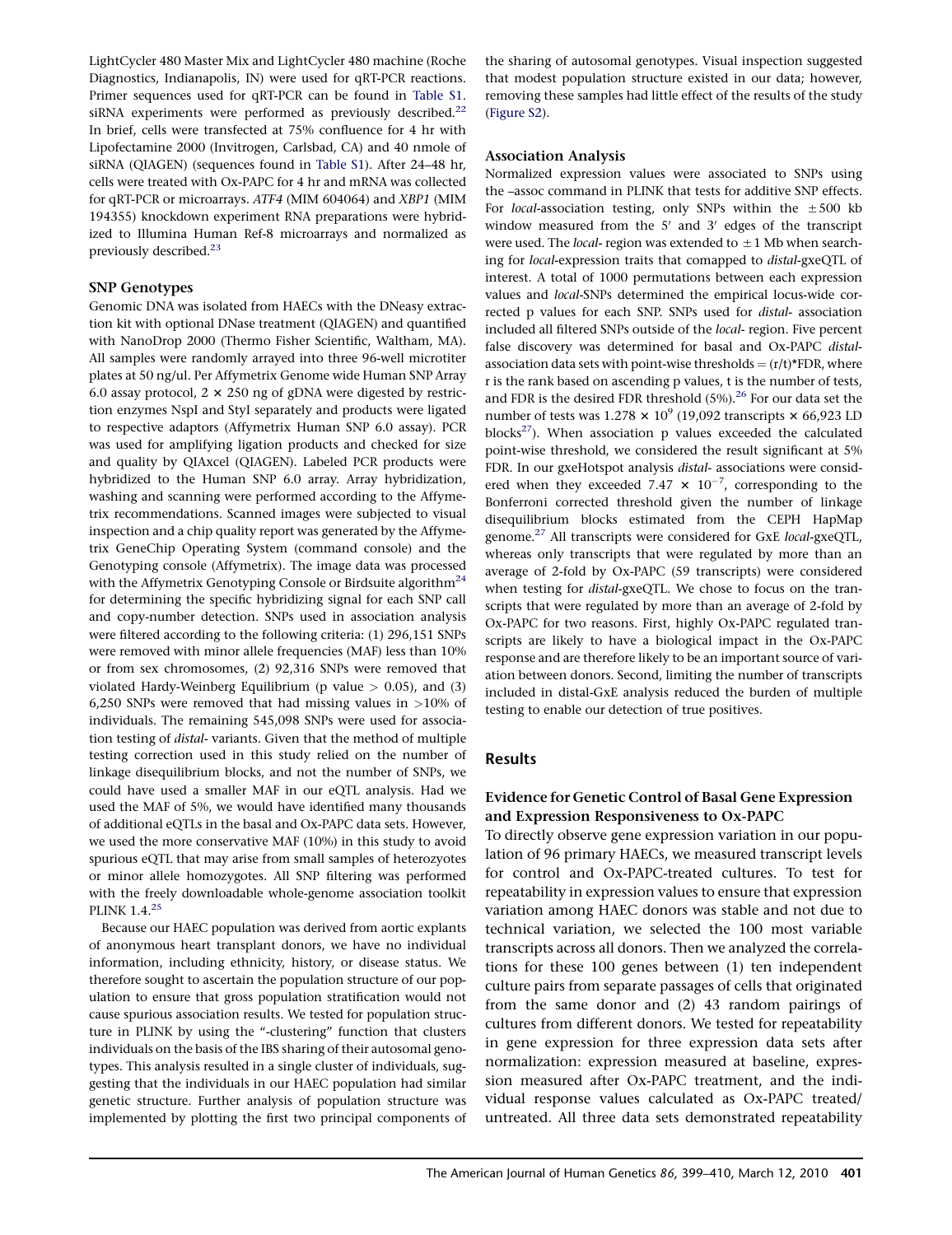<span id="page-3-0"></span>for intraindividual pairs relative to interindividual pairs (Figure S3). Calculated from the 100 most variable genes in their basal levels, we found that intra-individual expression was replicated on different passage ( $R = 0.721$ ,  $p <$ 2.2e–16), whereas *inter*-individual expression was not correlated ( $R = -0.007$ ,  $p = 0.657$ ). The same trend was observed for expression of the 100 most variable genes after Ox-PAPC treatment (intra:  $R = 0.698$ ,  $p < 2.2e-16$ , *inter*:  $R = -0.016$ ,  $p = 0.280$  and the individual fold change values caused by Ox-PAPC of the 100 most variable transcripts (*intra:*  $R = 0.158$ ,  $p = 5.0e-7$ , *inter*:  $R = 0.008$ ,  $p = 0.618$ ). To formally test for repeatability in gene expression signatures, we compared the  $R^2$  value distributions for the 1000 most variable genes between intraindividual pairs and 43 random interindividual pairs (Figure S4A). Expression was significantly more similar within as compared to *between* donors for basal ( $p < 2.2$   $\times$  $10^{-16}$ ), Ox-PAPC-treated (p < 2.2  $\times$   $10^{-16}$ ), and individual Ox-PAPC-induced fold change values ( $p < 2.2 \times 10^{-16}$ ) as determined by t test. As expected, duplicate arrays were highly correlated (Figure S4B).

Basal expression values as well as individual responses to Ox-PAPC were variable in our HAEC population (Figure 2). Expression patterns fell into several different classes: 17,582 transcripts were not affected by Ox-PAPC across all individuals (examples in Figure 2A), 1,510 transcripts were altered by an average of at least 1.2-fold by Ox-PAPC, 261 transcripts were altered by at least 1.5-fold, and 59 were altered on average by more than 2-fold (examples in Figures 2B and 2C). Responsive transcripts were determined by a two-sided paired t test between control and Ox-PAPC measurements. These observations met a 5% false discovery rate (FDR), meaning that up to 5% of these results could have been deemed significant by chance. There is a large overlap in the genes identified to be regulated by Ox-PAPC in this study and that reported previously.<sup>13</sup> Seventy-four percent of the transcripts that were differentially expressed by more than 1.5-fold in this study had been previously reported in the analysis of 12 HAEC donors. Discrepancies between the studies may be due to different preparations of Ox-PAPC, culturing conditions, and sample sizes. These data confirm that Ox-PAPC robustly regulates transcription in ECs.

# HAEC Gene Expression Regulation by Local and Distal Genetic Variants

To test whether common genetic polymorphisms explained differences in gene expression, we genotyped each primary HAEC culture using the Affymetrix 6.0 SNP platform. For this analysis, the ~1 million SNPs on the array were filtered to a working set of 545,098 autosomal SNPs by removal of SNPs that (1) exhibited less than 10% minor allele frequency, (2) violated Hardy-Weinberg equilibrium, and (3) had more than 10% missing values. Three data sets were used for expression-based whole-genome association: (1) basal gene expression, (2) expression for cells treated with Ox-PAPC, and (3) the change in gene



Donors (ranked by basal expression)

#### Figure 2. Expression Variation in the HAEC Population

Gene expression intensity (y axis) for the indicated transcripts are shown for basal (solid black circles) and Ox-PAPC-treated (open red circles). Variations in the HAEC population are shown in (A) for transcripts KCNAB1 (left) and ERAP2 (right) in which basal levels were variable but unresponsive to Ox-PAPC. In (B), expression variation in HMOX1 (top) and GJA5 (bottom) are shown from microarrays (left) and with RT-PCR (right). Variation in these transcripts was greater at baseline compared to after Ox-PAPC treatment. Transcripts KLF4 (left) and CHAC1 (right), whose Ox-PAPC treated expression was more variable than basal levels, are shown in (C). Donors are rank ordered by basal expression along the x axis and expression values are on a  $log<sub>2</sub>$  scale (y axis).

expression trait values caused by Ox-PAPC-treatment (also called ''response'' to Ox-PAPC). Significant associations identified in the latter data set were defined as gxeQTL because they reflect genetic variation that associated with individual variability in the environmentally induced (Ox-PAPC) changes in gene expression trait values (discussed below). The series of data analysis we performed are outlined in Figure S1.

One unique characteristic of gene expression phenotypes is that they have a physical address in the genome. This provides the opportunity to define two distinct types of expression associations: local-expression quantitative trait loci, abbreviated as local-eQTL (commonly also referred to as *cis-*), and *distal-expression* quantitative trait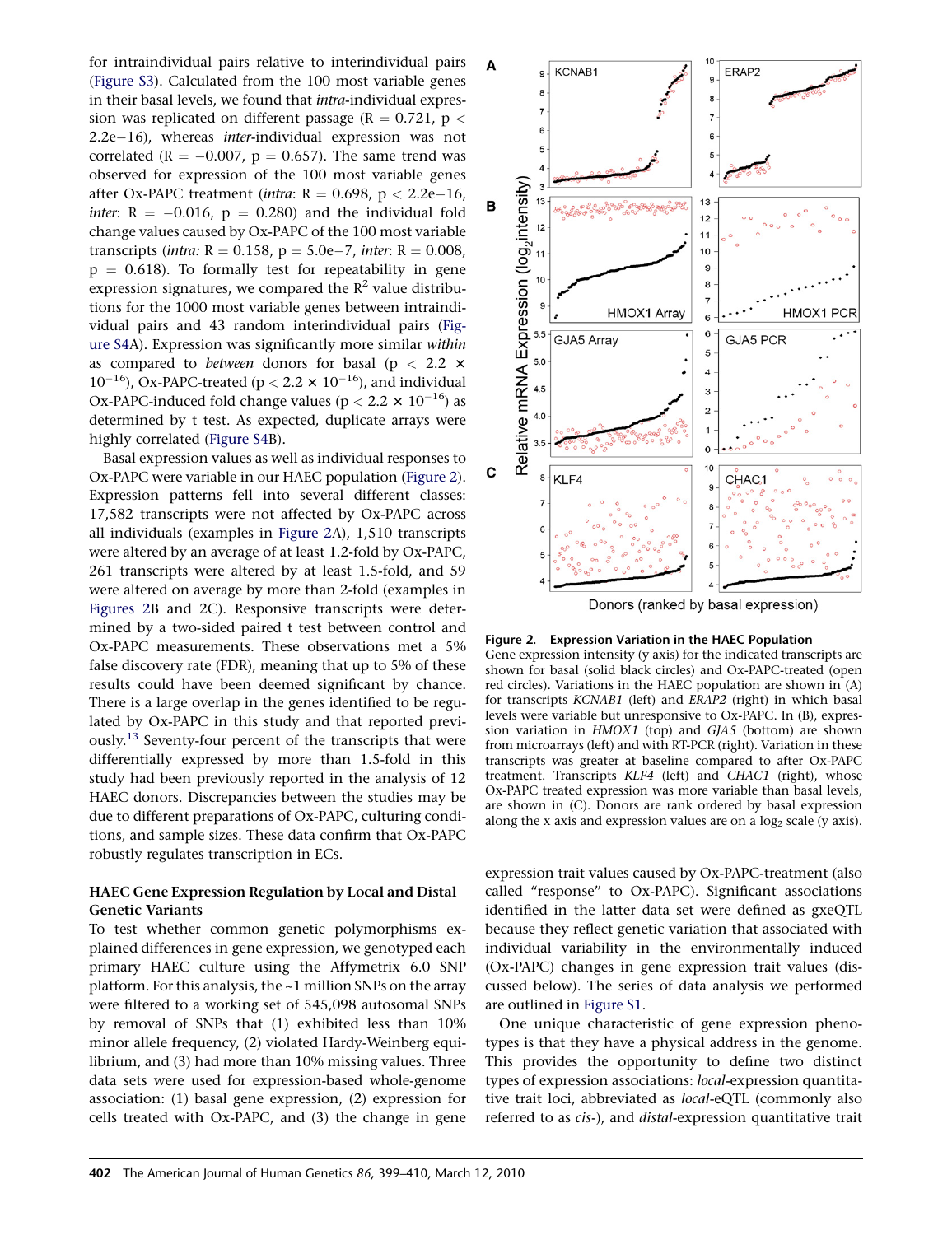<span id="page-4-0"></span>

loci, abbreviated as distal-eQTL (commonly also called trans-) (reviewed in Rockman and Kruglyak<sup>28</sup>). Local regions were defined in this study as SNPs in the range of 500 kb upstream to 500 kb downstream of the physical location of the regulated trait. Distal-eQTL were those outside the local- region. We chose to use the terms localand *distal-*, rather than cis- and trans-, because we feel they are more accurate (as discussed by Rockman and Kruglyak[28\)](#page-10-0) and avoid any confusion microbiologists and other nongeneticists may have with the terms cis- and trans-.

The number of SNPs per local- region ranged from 1 to 1398 (mean  $= 187.5$ , median  $= 182$ ). In our HAEC data set, 2,668 expression traits had at least one significant local-eQTL for basal expression at a locus-wide empirical significance level less than 0.05. Additionally, for expression values measured after Ox-PAPC treatment we observed 2,766 significant associations. As measured by regression  $\mathbb{R}^2$ , the proportion of variation in expression trait values by single local-eQTL ranged from 23%–84% (mean 34%) (Figure S5). These data are consistent with the magniFigure 3. HAEC Gene Expression Is Genetically Regulated by Local Variants Expression of KCNAB1 in untreated (solid circles) and Ox-PAPC-treated (open circles) samples are shown in (A). Donors are across the x axis in order of increasing basal expression and colored according to genotypes at the local-eQTL rs6775600. The right-hand plot shows basal transcript values of KCNAB1 as a function of genotype at the same SNP. In (B), expression of ERAP2 is shown according to the same schema described in (A) for local-association to rs27290, and for four additional genes (CAP2 [MIM 601697], NDUFAF1 [MIM 606934], AP3S2 [MIM 602416], and ANAPC13) with respective localeQTL in (C). (D) shows the local-gxeQTL rs7135847 association to expression levels of FGD6 at basal and after Ox-PAPC treatment (left panel) with the same schema described in (A) and (B). The right panel shows the  $log<sub>2</sub>$  fold regulation of  $FGD6$ upon Ox-PAPC treatment as a function of genotypes at rs7135847.

tude of local-expression associations found in other studies of similar  $size^{10,20,29-31}$  and confirmed our and confirmed our hypothesis that basal gene expression traits were genetically regulated in our HAEC population. Half of the transcripts with local- regulators of basal expression levels also showed localregulation in their Ox-PAPC-treated values (Figure S6).

KCNAB1 (MIM 601141) and ERAP2 (MIM 609497) are examples of genes not regulated by Ox-PAPC that show

highly significant *local*-eQTL for basal expression levels (Figures 3A and 3B). KCNAB1 basal levels exhibited a 16-fold difference in expression between HAEC donors homozygous for minor versus major alleles of rs6775600 (p value =  $1.07 \times 10^{-35}$ ). The regression coefficient (R<sup>2</sup>) for this eAssociation was 0.81, demonstrating nearly Mendelian regulation of KCNAB1 transcript levels by local variation. A fold change of similar magnitude was observed between HAEC donors carrying different genotypes at the ERAP2 local-eQTL rs27290 ( $R^2 = 0.84$ , p value = 1.68  $\times$ 10<sup>-38</sup>). Additional examples of local-eQTL for basal expression are shown in Figure 3C. These data confirm that expression was strongly influenced by common genetic variation in our system and provide an atlas of *local*-regulatory relationships in a primary vascular cell type.

Distal-genetic regulation of expression has been reported in various association studies; however, the effect sizes of distal- regulation are generally smaller and thus more difficult to detect relative to local- regulation. Nonetheless, we were able to detect significant evidence of genetic regulation of expression traits by distal variants. At a 5% FDR,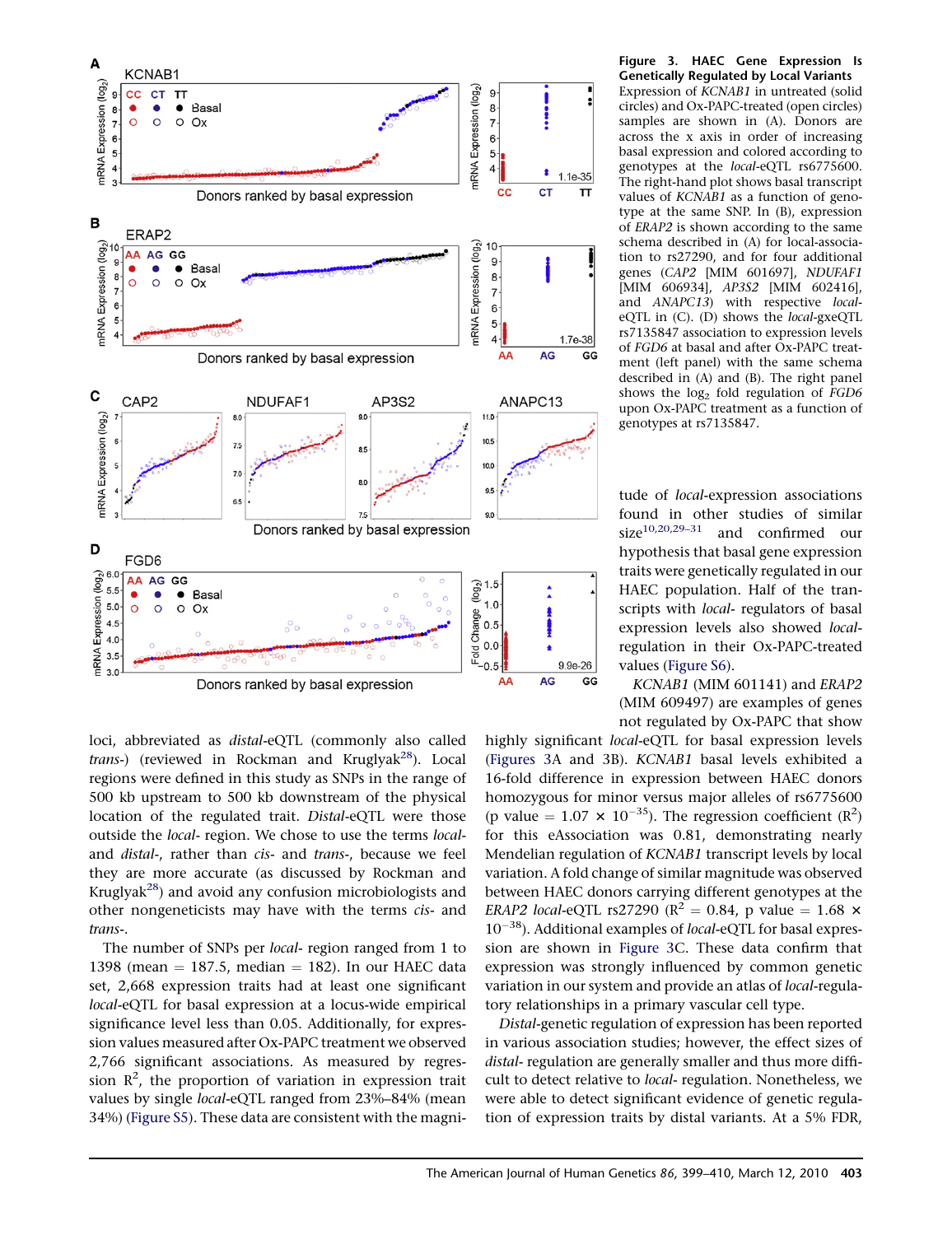<span id="page-5-0"></span>Table 1. Basal and OxPAPC-Treated Expression Traits Are Regulated by Distal Variants

|               | Transcript/<br>Distal-eQTL pairs Distal-eQTL Transcripts Symbols |      |      | <b>Unique Gene</b> |
|---------------|------------------------------------------------------------------|------|------|--------------------|
| Basal         | 6696                                                             | 5494 | 2978 | 2584               |
| $OxPAPC$ 8243 |                                                                  | 6571 | 3684 | 3150               |

The number of significant transcript *distal*-eQTL pairs is shown at 5% FDR. For these associations, the corresponding number of eQTL, transcripts (probe sets from the microarray), and the corresponding number of unique genes are shown.

we identified 6696 distal- associations for basal expression (Table 1). The FDR procedure we implemented would not account for strong p values that occur as a result of outliers. It would have been optimal to perform two-way SNP and transcript permutation analysis to adjust for the validity of each transcript's distal profile; however, this was not feasible given the number of SNPs and traits in our data set. For this reason, we chose a conservative MAF of 10% so that our association results would be less prone to the effects of outliers. The proportion of trait variation explained by single distal-eQTL ranged between 23%– 61% for basal expression data (Figure S5). This includes the full set of unique transcript/eQTL association pairs and therefore includes situations in which transcripts associated to multiple distal-eQTL and in which distal-eQTL associated to many transcripts. For basal transcript levels, 5494 unique eQTL were associated with at least one transcript, and 2978 transcripts showed *distal*- regulation by at least one eQTL. The number of post-Ox-PAPC measured expression distal- associations were on the same order as those observed for basal expression traits (Table 1). These data clearly show that distal- variants robustly regulated endothelial gene expression and furthermore provide a detailed atlas of distal-regulatory relationships for this specialized human cell type.

To investigate whether SNPs underlying probe sequences may have created ''ghost eQTLs'' in our data, we examined the distribution of SNP-containing probe sets among our eQTL results for basal expression. This was calculated with the full set of SNPs in dbSNP 129, many of which are rare and thus unlikely to be polymorphic in our population. We identified the same proportion of probe sets with SNPs in significant eQTLs as in nonsignificant eQTLs. Specifically, 69% of eQTLs contained at least one probe containing a SNP per probe set for both significant and nonsignificant eQTLs. These data suggest that SNPs in probe sets did not affect our eQTL results.

# Gene-by-Environment Interaction with Local Variants

To find genetic variations associated to individual gene responsiveness to Ox-PAPC treatment, and thus GxE interactions, we tested for local-gxeQTL in our population of HAECs by associating SNPs to individual Ox-PAPCinduced fold changes of transcripts. We chose to perform the association analysis as described because it was an

| Table 2. Evidence for local-gxeQTL |                                                                        |                                                                  |  |  |
|------------------------------------|------------------------------------------------------------------------|------------------------------------------------------------------|--|--|
| Locus-wide<br>α Significance       | Significant<br><b>Transcripts (Expected</b><br><b>False Positives)</b> | Significant<br><b>Genes (Expected</b><br><b>False Positives)</b> |  |  |
| 0.001                              | 38 (18)                                                                | 37 (12)                                                          |  |  |
| 0.01                               | 253 (184)                                                              | 247 (118)                                                        |  |  |
| 0.05                               | 1069 (918)                                                             | 1005 (592)                                                       |  |  |
|                                    |                                                                        |                                                                  |  |  |

intuitive way to test for GxE associations. A thousand permutations in each local region (500 kb up to 500 kb down of transcripts) determined the empirical locus-wide significance values. A total of 1,005, 247, and 37 unique genes had respective local-gxeQTL at locus-wide significance thresholds of 0.05, 0.01, and 0.001 (Table 2). These results corresponded to more significant observations than would be expected by chance, indicating that *local*gxeQTL played a role in individual Ox-PAPC responsiveness. However, the false discovery rate of these observations is high (59%, 48%, and 32%), making it difficult to conclude how common local-gxeQTL are in regulating expression. The seven most significant *local-gxeQTL* associations are listed in Table S2.

The fold induction of FGD6 was the most significant *local*-gxeQTL in our data set (p value =  $9.9 \times 10^{-26}$ ) ([Figure 3D](#page-4-0)). FGD6 is thought, by sequence homology, to be a Rho family guanine nucleotide exchange factor (RhoGEF) that catalyzes GDP/GTP exchange for small G proteins involved in cytoskeletal pathways. rs7135847 was the peak gxeQTL located within the second intron of FGD6 within linkage disequilibrium of the FGD6 promoter and several lesser-associated gxeQTL. In the case of FGD6, both basal and Ox-PAPC treated levels were genetically controlled. Thus, cells from individuals with the AA genotypes exhibited significantly lower levels of expression than cells from AG or GG individuals. Upon treatment with Ox-PAPC, AA cells showed decreased expression, whereas AG or GG cells showed increased expression, representing a striking example of a localgene-by-environment interaction and evidence of a localregulatory element that modifies Ox-PAPC responsiveness in ECs.

# Evidence of Gene-by-Environment Interactions for Distal Variants

On the basis of studies in yeast $8$  and human lymphoblas-toid cell lines,<sup>[10](#page-10-0)</sup> we hypothesized that most of the gxeQTL that regulate individual responses to Ox-PAPC treatment would be *distal*- as opposed to *local*- variants. To test this hypothesis, we focused on the 59 expression traits (corresponding to 49 unique transcripts) that were an average of at least 2-fold regulated by Ox-PAPC across our HAEC population. Thirty-two percent of these transcripts exhibited at least one significant distal-gxeQTL association at 5% FDR. In total, 21 unique gxeQTL were associated to 19 transcripts (corresponding to 18 unique genes)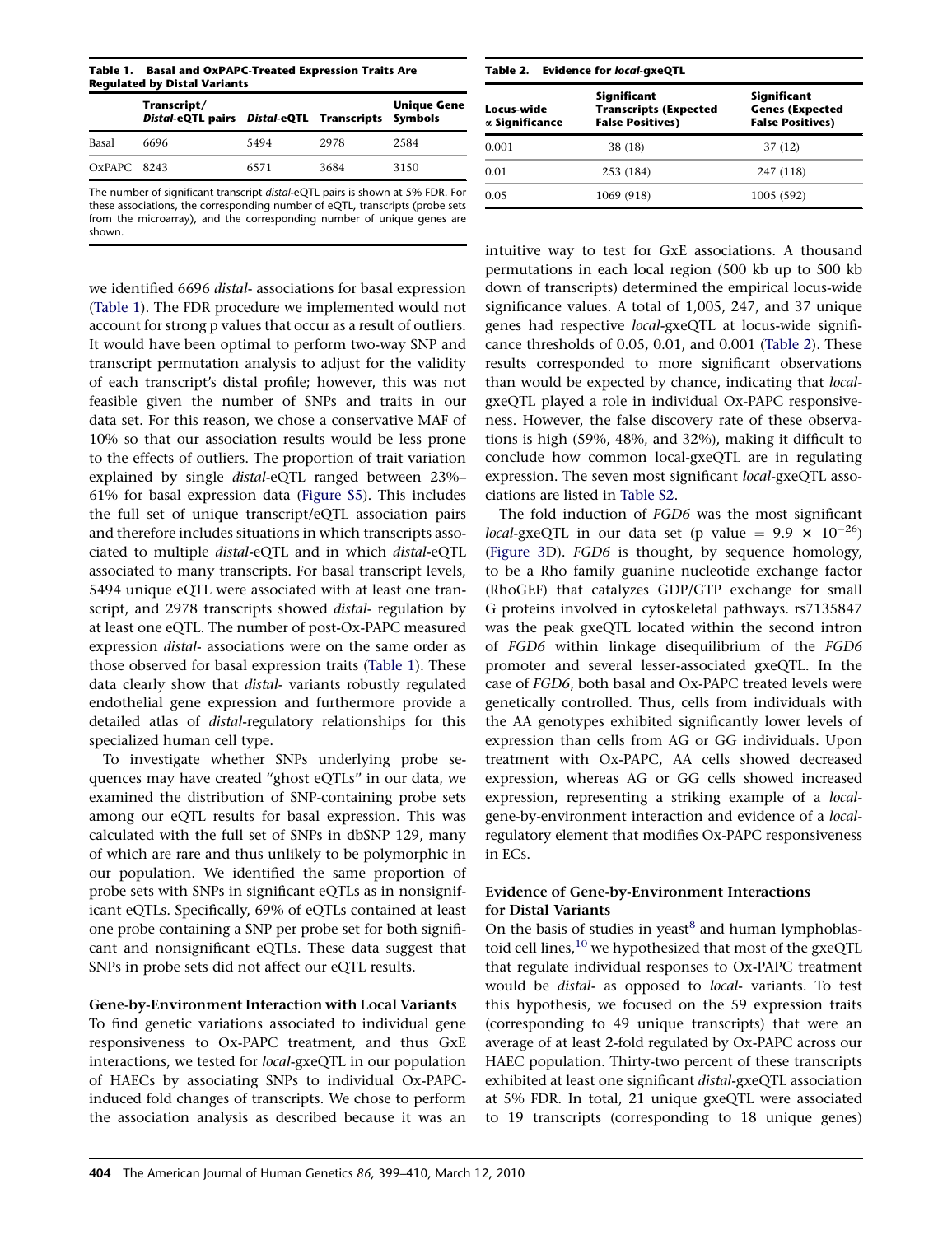(Table S3). The amount of variation in the fold change of a given transcript explained by single gxeQTL ranged from 24%–32%, indicating that a quarter or more of the variability in responsiveness to Ox-PAPC could be attributed to single loci for these transcripts. Three of the 21 distal-gxeQTL were located in LD blocks containing genes. The remaining distal-gxeQTL were in intergenic LD blocks not containing genes. One such gxeQTL, associated to the Ox-PAPC response values of ENC1 (MIM 605173), was within clear linkage disequilibrium of two genes, GPX2 (MIM 138319) and RAB15 (MIM 610848). Of these two candidates, only RAB15 was highly expressed in HAECs. Whereas most gxeQTL were only associated to one expression trait, distal-gxeQTL rs2831649 was associated to the Ox-PAPC response of seven expression traits, thus identifying a locus on chromosome 21 as an important putative regulator of Ox-PAPC responsiveness for several transcripts (discussed below).

Distal regulation of expression traits is likely to occur through the action of an intermediate gene product. We therefore sought to better prioritize candidate causal genes located at distal- loci, and responsible for the distal- signal, by asking whether distal-gxeQTL also associated to local transcript levels. Locally associated expression traits would then be strong candidates for the observed changes in target expression traits at distal- loci. In scanning for local-associated transcripts, we extended the local search criteria to span 1 Mb upstream to 1 Mb downstream of transcriptional start sites and considered associations to basal, Ox-PAPC, or response values of local transcripts. Ox-PAPC-treated expression levels of USP16 (ubiquitin specific peptidase 16 [MIM 604735]) showed evidence (nominal p value  $=$ 3.3  $\times$  10<sup>-5</sup>) of *local*-expression association to rs2831649, the aforementioned distal-gxeQTL on chromosome 21 that associated to 7 expression traits (Figure S7). Another distal-gxeQTL, rs2412524, which associated to the Ox-PAPC response values of NAV3 (MIM 611629), showed evidence of local-association to two local transcripts: one 83,475 bp downstream of the SNP, IVD (isovaleryl coenzyme A dehydrogenase, [MIM 607036]) (nominal p value  $=$ 4.6  $\times$  10<sup>-5</sup>), and the other 266,809 bp downstream of the SNP, DNAJC17 (DnaJ homolog subfamily C member 17) (nominal p value = 3.2  $\times$  10<sup>-4</sup>). Both of these *local*associations to gxeQTL rs2412524 were for the basal levels of local transcripts, suggesting a mechanism in which baseline expression differences would determine the Ox-PAPC inducibility of target genes at distal- loci. The remaining distal-gxeQTL lacked local- candidates and ranged in distance from 28,508 to 809,716 base pairs to the nearest transcript. Four genes (HMOX1 [MIM 141250], SLC7A11 [MIM 607933], VEGFA [MIM 192240], and TRIB3 [MIM 607898]) exhibited distal-gxeQTL associations at two unique loci, whereas all other genes were associated to one distal-gxeQTL (Table S3).

One pattern suggestive of GxE regulation that we observed for Ox-PAPC-regulated genes was greater variation across donors in basal expression relative to OxPAPC-treated values ( $n = 180$ ) (examples in [Figure 2B](#page-3-0)). In contrast, Ox-PAPC-treated levels were generally more variable than the corresponding basal values ( $n = 530$ ) (examples in [Figure 2C](#page-3-0)) (Figure S8). Heme oxygenase 1 (HMOX1) was an example of a gene in which the basal expression varied widely among the individuals studied, with more than a 10-fold difference between the extremes ([Figure 2B](#page-3-0), top-left panel). Ox-PAPC treatment resulted in a dramatic induction of HMOX1 in these individuals, ranging from ~2-fold to 16-fold. However, the levels of HMOX1 transcript in the induced state were very similar among all individuals and showed no relationship to basal levels. For the case of GJA5 (MIM 121013), basal levels again varied considerably, but Ox-PAPC treatment caused a decrease in expression such that all individuals exhibited similar levels, independently of baseline expression ([Figure 2B](#page-3-0), bottom-left panel). Our observation that Ox-PAPC induced HMOX1 expression to reach a maximum value and reduced GJA5 expression to a minimum value could have been due to technical artifacts such as saturation of the array capture probes or by a limited dynamic detection range of arrays. We tested this possibility by performing quantitative RT-PCR, which is not limited by the same constraints, on a subset of individuals. qRT-PCR for HMOX1 confirmed that Ox-PAPC induced HMOX1 to similar levels for all individuals regardless of baseline expression, suggesting that there was a biological limit to the amount of HMOX1 cells produced after treatment ([Figure 2B](#page-3-0), top-right panel), confirming that HMOX1 expression after treatment does not appear to be genetically regulated but environmentally regulated. qRT-PCR for GJA5 confirmed that basal expression was not predictive of the degree of Ox-PAPC-dependent downregulation; however, the limited sensitivity of the arrays, as compared to qRT-PCR appeared to contribute to the level of downregulation by Ox-PAPC [\(Figure 2](#page-3-0)B, bottom-right panel).

### Genotype x Ox-PAPC-Dependent Regulatory Hotspots

We tested for large-scale differences in genetic transcript regulation that were condition dependent. To be more inclusive when looking for widespread regulation, we considered all *distal*-eQTL where  $p < 7.47 \times 10^{-7}$ , which corresponded to the transcript-specific Bonferroni correction threshold for the number of estimated unique linkage disequilibrium blocks interrogated by SNP array platforms in the human genome. $^{27}$  $^{27}$  $^{27}$  Genomic loci that showed condition-specific associations for several expression traits were designated genotype  $\times$  Ox-PAPC-dependent regulatory hotspots (gxeHotspots). Six gxeHotspots explained variation in responsiveness for ten or more transcripts ([Figure 4\)](#page-7-0). The most pronounced gxeHotspot associated to the Ox-PAPC-induced response for 33 transcripts. This was the same gxeQTL on chromosome 21 that associated to seven highly Ox-PAPC-regulated genes from our distal- analysis and was locally associated to the expression levels of USP16. The only additional gxeHotspot that exhibited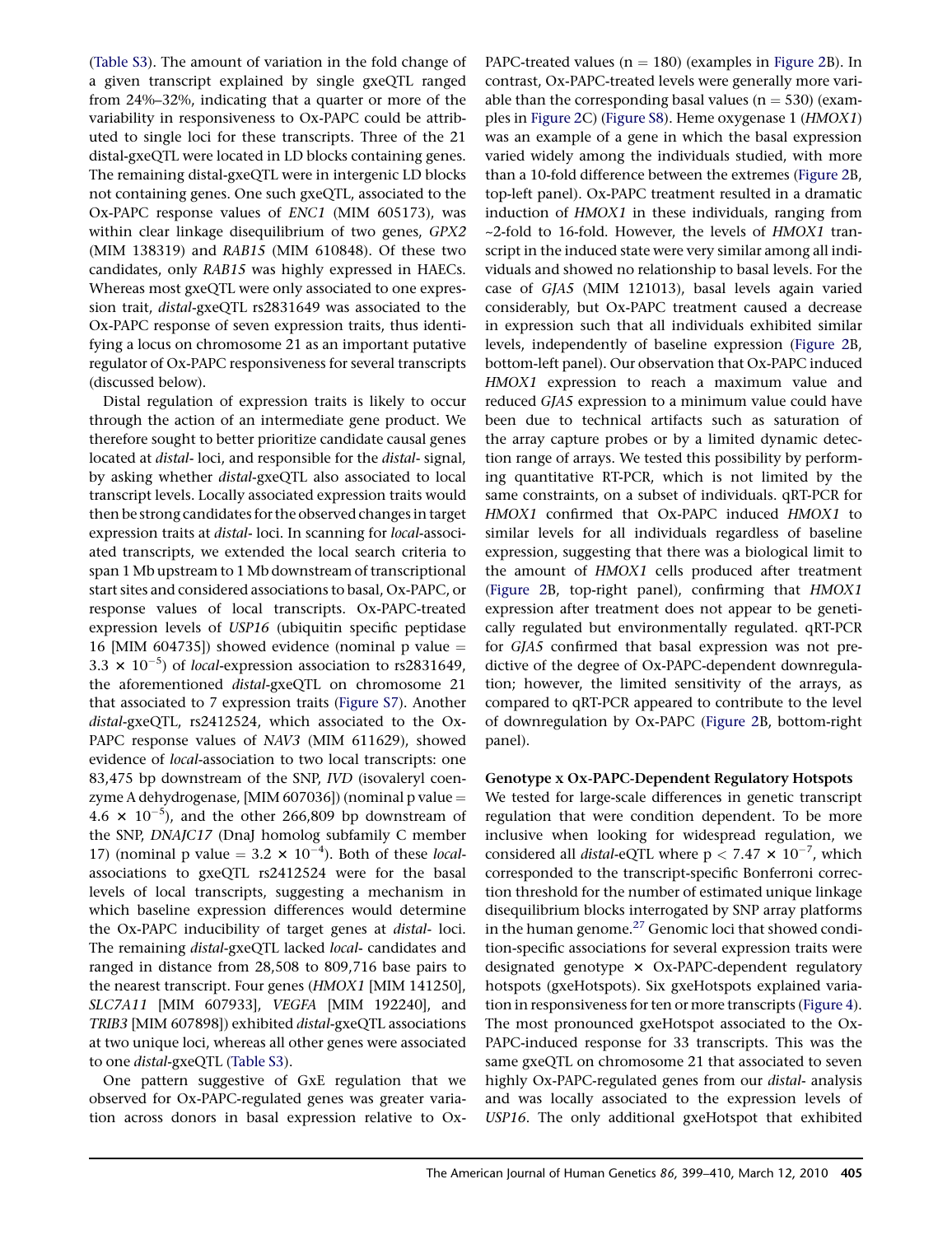<span id="page-7-0"></span>

regulation for a local- candidate was rs6743090 on chromosome 2 that locally associated to basal, Ox-PAPC, and Ox-PAPC-responsive values of MCM6 (MIM 601806) (Table S4), suggesting a role for MCM6 in regulating the Ox-PAPC

# USP16 Modulates Ox-PAPC Induction of Target Genes Involved in the UPR

inducibility of multiple targets.

To test the hypothesis that USP16 (a histone H2A deubiquitinase) regulated Ox-PAPC responsiveness for the seven highly induced Ox-PAPC genes identified in our distalanalysis, we used an RNAi approach. The Ox-PAPC fold induction for all seven target genes (ASNS [MIM 108370], CEBPB [MIM 189965], SLC7A11, SLC7A5 [MIM 600182], SLC3A2 [MIM 158070], TRIB3, and VEGFA) of gxeQTL rs2831649 were measured after transfection by two unique siRNAs against USP16 and compared to the scrambled control. USP16 transcript levels were reduced to ~15% of control levels by USP16 siRNA1 and in 10% of control levels with siRNA2 ([Figure 5](#page-8-0)A). Six of the seven transcripts (all but VEGFA) were induced by more than 2-fold by Ox-PAPC in the HAEC donor in this experiment. The G allele of rs2831649 was associated with higher USP16 expression as well as greater Ox-PAPC-induced fold changes of target genes. We therefore expected that USP16 knockdown would reduce the Ox-PAPC effect on target genes. As expected, the Ox-PAPC-induced fold change for five of these genes were reduced upon USP16 knockdown by at least one siRNA, whereas four targets exhibited reduced Ox-PAPC inducibility by both USP16 siRNAs ([Fig](#page-8-0)[ure 5B](#page-8-0)). IL8 [MIM 146930] and LDLR [MIM 606945], two additional genes known to be induced by Ox-PAPC but whose Ox-PAPC response did not associate to rs2831649, were included as negative controls. Ox-PAPC-response values for IL8 and LDLR were not significantly reduced by USP16 knockdown, demonstrating that USP16 selectively modulates the Ox-PAPC inducibility of predicted target genes.

The seven genes associated to gxeHotspot rs2831649 have been shown to respond to amino acid deprivation, $32,33$  and some to the UPR stress response, $23,33-35$ which is known to be induced by Ox-PAPC in this cell

### Figure 4. gxeHotspots

gxeHotspot loci were determined by counting the number of transcripts (y axis) whose response to Ox-PAPC comapped to gxeQTL across the autosomes (x axis). gxeAssociations with  $p < 7.47 \times 10^{-7}$ were considered in this analysis.

type.<sup>[22](#page-10-0)</sup> Many of these molecules are regulated by or interact with activating transcription factor 4 (ATF4), a UPR-activated transcription factor that coordinates one of the UPR response pathways<sup>32,34-36</sup> To test

whether the Ox-PAPC fold induction values of these transcripts were regulated by two important UPR transcription factors, ATF4 and X-box binding protein (XBP1), which coordinate stress response pathways, we utilized microarray data collected after siRNA knockdown with and without Ox-PAPC treatment. ATF4 and XBP1 were both silenced by more than 70% of their control values (Figure S9). Of the seven targets, VEGFA was not significantly detected on the array. Four of the remaining six transcripts (ASNS, CEBPB, SLC7A5, and TRIB3) exhibited reduced Ox-PAPC-induced fold changes after ATF4 and XBP1 knockdown, suggesting that these genes are either direct or indirect targets of both transcription factors ([Table 3\)](#page-8-0). Together, these data support the hypothesis that variation at the chromosome 21 gxeHotspot locus, probably acting through USP16, coordinates cellular responses to ER stress that involves ATF4 and XPB1 transcription factors.

# **Discussion**

We have investigated the nature of GxE interaction in the human population by monitoring global expression traits in HAECs after perturbation with biologically active lipids. HAECs, obtained from 96 heart transplant donors, were subjected to genotyping with high-density SNP arrays, enabling transcript responses to be associated with specific polymorphisms in the genome. Our experimental design enabled the identification of GxE interactions because we utilized a diverse human population of vascular cells that were treated by a clinically relevant perturbation in a controlled environment. Our results show that GxE interactions are common in the human population, consistent with previous studies in yeast and worms, and they reveal several different classes of interactions.

We first demonstrated strong evidence that the gene expression in primary HAECs, both in the basal state and after treatment with Ox-PAPC, were heritable. Thus, when the responses of cells from a single individual were examined in different passages, they were significantly correlated, whereas the responses from different individuals were not correlated (Figures S3 and S4). These results could be explained by epigenetic as well as genetic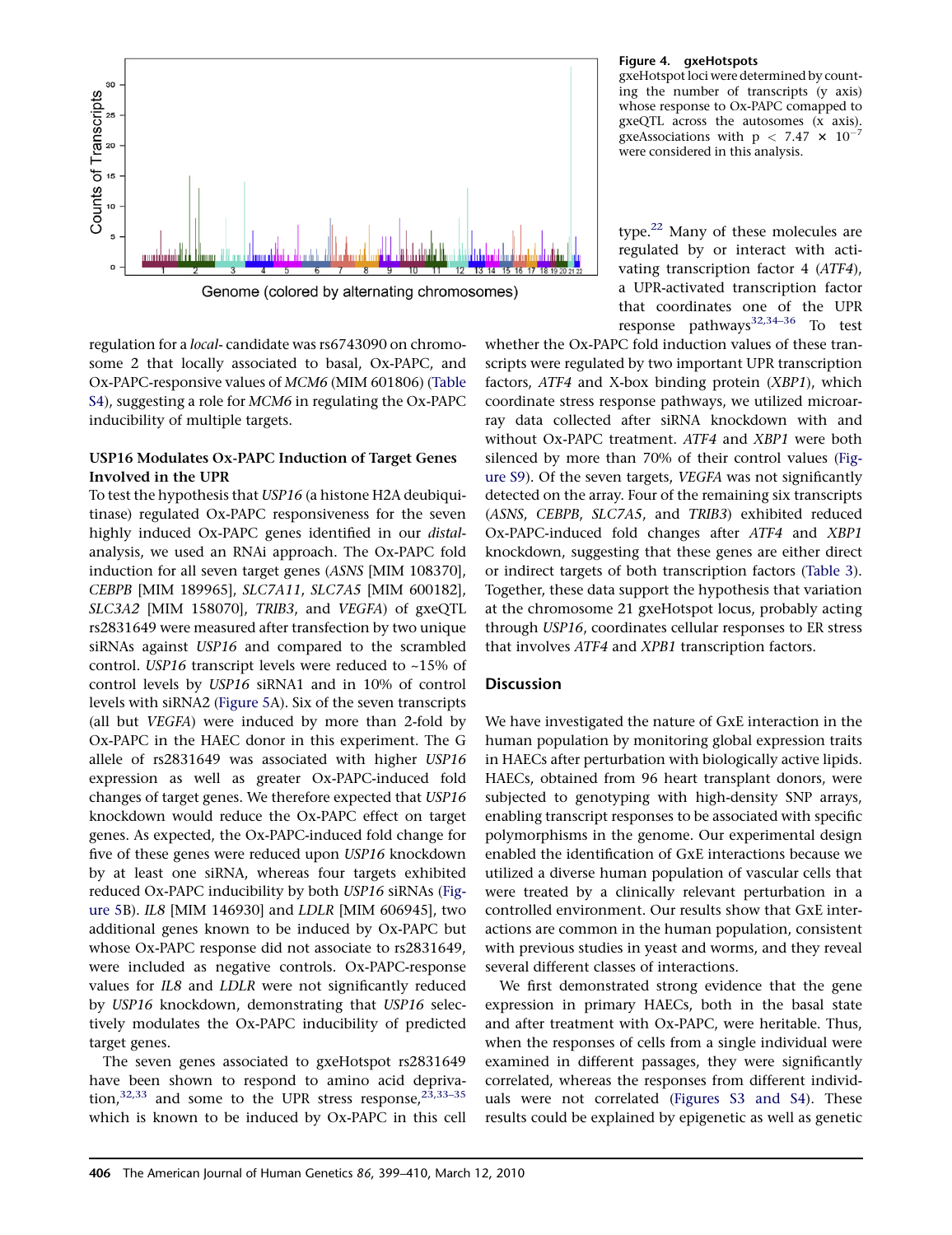<span id="page-8-0"></span>

Figure 5. USP16 Regulates Target Gene Responsiveness to Ox-PAPC

(A) USP16 mRNA message levels were measured by qRT-PCR and normalized to the housekeeping gene B2M after transfection with the scrambled control and two USP16 siRNAs in HAECs. (B) The Ox-PAPC-fold induction for six target genes and the negative control genes IL8 and LDLR. Averages  $\pm$  SD are shown for

both (A) and (B).

differences. We further observed that a significant fraction of variability in transcript levels could be attributed to genetic loci, some exhibiting essentially Mendelian expectations ([Figure 3](#page-4-0)). The high heritability of expression traits has previously been observed in studies of related individuals and populations for primary lymphocytes,  $30$ lymphoblastoid cell lines,<sup>[20,21,37–39](#page-10-0)</sup> brain cortex,<sup>[40](#page-11-0)</sup> osteo-blasts,<sup>[41](#page-11-0)</sup> T cells,<sup>[37](#page-11-0)</sup> fibrobalsts,<sup>37</sup> liver biopsies,<sup>[42](#page-11-0)</sup> and adi-pose biopsies<sup>[29](#page-10-0)</sup> of humans.

The key finding of our study is that there were very significant interactions between genotype and response to Ox-PAPC for approximately one-third of the most highly regulated expression traits. Many such GxE interactions involved distal- regulation, but we also observed some local-GxE interactions ([Figure 3D](#page-4-0) and [Table 2\)](#page-5-0), indicating that although infrequent, local sequences have the potential to greatly perturb environment-dependent phenotypes. These results are consistent with those from genetic crosses between different strains of yeast<sup>[8](#page-10-0)</sup> and human lymphoblastoid cell lines treated with ionizing radiation.<sup>[10](#page-10-0)</sup> In our study, the most significant local-gxeQTL was for a variant of  $FGD6$  (p value  $= 9.55$ e $-22$ ) ([Figure 3D](#page-4-0)), suggesting that this gene harbors an Ox-PAPC-response element. Such an element has yet to be identified given that cloning of the proximal  $FGD6$  promoter  $(-1898)$  to  $+224$ ) into a luciferase reporter showed no difference between alleles in HAECs (data not shown).

Table 3. ATF4 and XPB1 Silencing Affects OxPAPC Inducibility of gxeHotspot rs2831649-Associated Genes

| Gene<br>Symbol    | <b>Scr Fold</b><br>Change<br>(stdev) | <b>ATF4 siRNA</b><br><b>Fold Change</b><br>(stdev) | ATF4<br>siRNA<br>p Value | <b>XBP1 siRNA</b><br><b>Fold Change</b><br>(stdev) | XBP1<br><b>siRNA</b><br>p Value |
|-------------------|--------------------------------------|----------------------------------------------------|--------------------------|----------------------------------------------------|---------------------------------|
| ASNS              | 2.41(0.24)                           | 1.22(0.03)                                         | 0.0001                   | 1.88(0.14)                                         | 0.0094                          |
| <b>CEBPB</b>      | 2.75(0.23)                           | 1.43(0.18)                                         | 0.0001                   | 1.65(0.26)                                         | 0.0007                          |
| SLC7A5            | 3.15(0.17)                           | 1.79(0.25)                                         | 0.0001                   | 2.46(0.21)                                         | 0.0022                          |
| TRIB <sub>3</sub> | 2.67(0.29)                           | 1.65(0.13)                                         | 0.0007                   | 1.71(0.10)                                         | 0.0009                          |

We identified gxeHotpspot loci that associated distally to the Ox-PAPC fold induction of multiple transcripts. Of particular interest was the gxeHotspot on chromosome 21 that associated to the Ox-PAPC responsiveness for seven (12%) of the most highly Ox-PAPC regulated transcripts. We identified that USP16 was locally associated with this locus, thereby making it a strong causal candidate. Regulation of target gene responsiveness to Ox-PAPC, mediated by USP16, was validated with siRNA knockdown, which impaired the responsiveness of all induced targets in at least one siRNA condition (Figure 5). USP16 is a histone H2A deubiquitinase that has been described in regulating progression through the cell cycle.<sup>[43,44](#page-11-0)</sup> Functionally, transcript response traits that map to the chromosome 21 gxeHotspot are known to be regulated by amino acid homeostasis and other ER stress stimuli, including Ox-PAPC.<sup>[32–36](#page-10-0)</sup> We confirmed that the Ox-PAPC response of these expression traits were regulated by the UPR transcription factors ATF4 and XBP1 (Table 3 and Figure S9). Taken together, our data suggest that variation at gxeHotspot SNP rs2831649 modulates the Ox-PAPC fold change in UPR genes, through the action of USP16. It remains unclear whether USP16 is the sole functional element at the chromosome 21 gxeHotspot locus or whether additional regulatory elements also modulate ER stress pathways. Variation at the rs2831649 locus is not in clear LD with the proximal promoter of USP16 (Figure S7B), making the mechanism of local-gxeAssociation difficult to determine. It is possible that a USP16 enhancer is located near rs2831649. This explanation is consistent with the observation that many SNPs identified in GWAS studies do not reside in LD blocks that containing genes, $45$  as is the case with the widely replicated heart disease locus on  $9p21^{46,47}$  $9p21^{46,47}$  $9p21^{46,47}$  and has been described to occur more frequently with tissue-specific gene expression traits. $37$  USP16 expression is highly correlated with several of the targets, however, supporting the hypothesis that USP16 modulates target expression. An attractive hypothesis is that USP16 could alter chromatin structure upon Ox-PAPC treatment to enable the selective transcription of UPR genes such as ATF4 and XBP1 that orchestrate the ER stress response.

The most common GxE interaction pattern we observed for expression traits was little or no variation in the basal state but differences in the transcript level after Ox-PAPC treatment (Figure S8). In some cases, as in the FGD6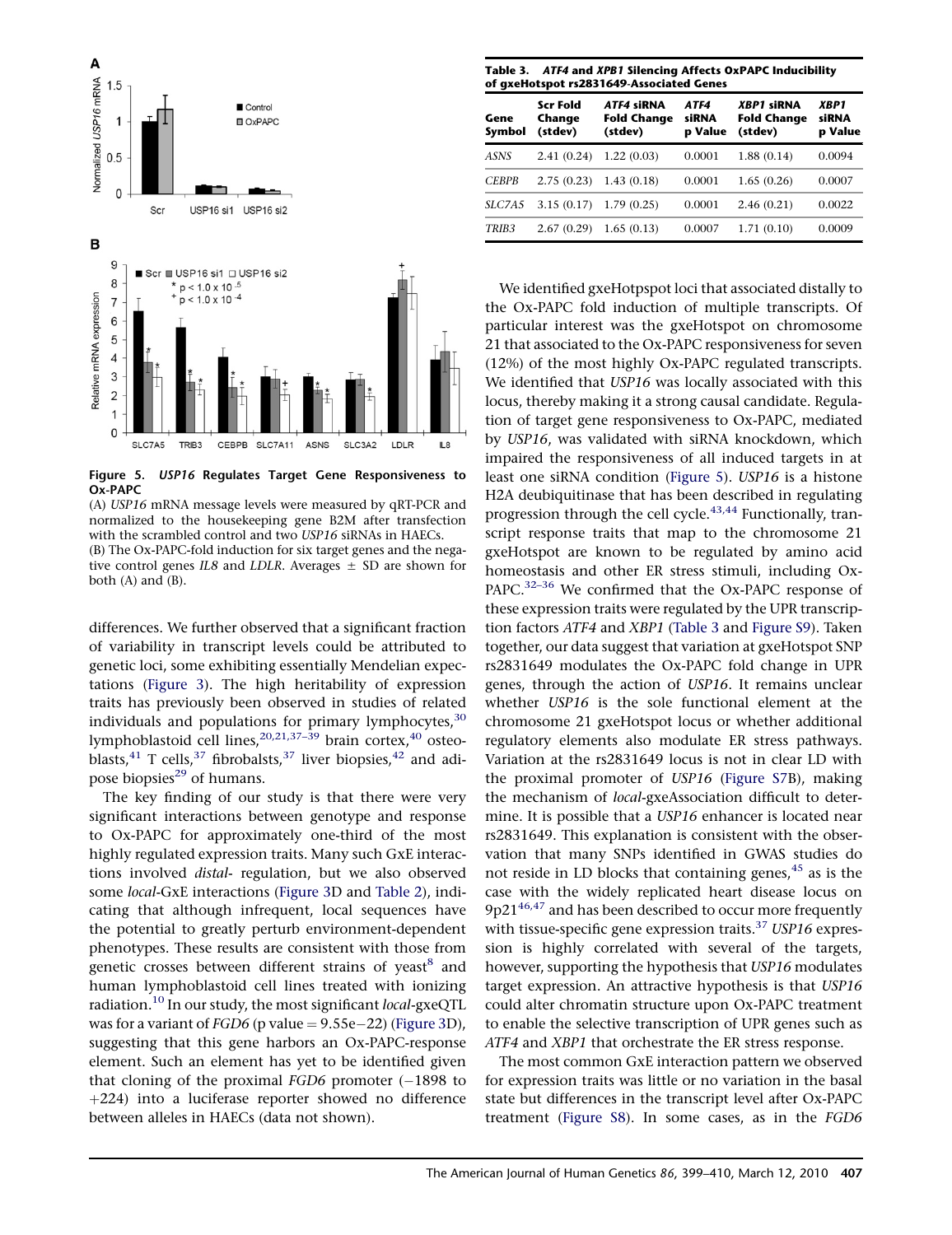<span id="page-9-0"></span>example above [\(Figure 3](#page-4-0)D), local-eQTL regulating basal transcript levels also exhibited regulation for the Ox-PAPC response pattern for the same transcript. In other cases, local-eQTL for Ox-PAPC levels exhibited shared regulation for transcript responses to Ox-PAPC, whereas some localgxeQTL were not shared in either basal nor Ox-PAPC data sets (Figure S6). One form of GxE interaction involved an apparent limit to the level of induction or repression by Ox-PAPC. For example, HMOX1 expression varied widely in the basal state, but upon treatment with Ox-PAPC, all donor cells exhibited similar levels of expression ([Figure 2B](#page-3-0)).

The number of eQTL identified in our study is larger than in studies of eQTL in HapMap lymphoblastoid cell lines.<sup>[20,21,38,39](#page-10-0)</sup> We are not surprised, however, at the detection of more regulation because lymphoblastoid cells have limitations for this type of study. Specifically, lymphoblastoid cells are transformed, which probably causes degradation of genetic regulators.<sup>[48](#page-11-0)</sup> On the contrary, our population of cells was early passage primary cells. Other studies conducted in primary, nontransformed cells and tissue have found genetic regulation of similar numbers of expression traits. For example, we report that 13.5% of transcripts have a local-eQTL for basal expression levels. At a 5% FDR, Emilsson et al.<sup>[29](#page-10-0)</sup> reported that 11.5% of tested expression traits had a local-eQTL in blood and 14.6% of the traits had a local-eQTL in adipose samples that were both collected from 150 unrelated subjects. As a control to show that we detected true local- signals, we plotted the peak local-eQTL location relative to the transcription start site (TSS) (Figure S10) and found that most local-eQTL occur within 100 kb of the TSS, consistent with variation in proximal promoters that alter transcriptional activity. $31$  Pastinen et. al. $49$  assessed the reproducibility of expression traits between genetics of expression studies and showed that overall lymphoblastoid expression profiles are poorly reproducible. Specifically, they compare the expression profiles of lymphoblastoid cell mRNA, as measured by (1) biological replicates that originated from the same donor but were processed by separate laboratories and hybridized to the same Affymetrix probe sets in different laboratories and (2) technical replicates that were hybridized to Affymetrix GeneChips. Biological replicates for the significantly heritable transcripts showed an  $\mathbb{R}^2$  of ~0.2. Biological replicates are much more correlated in our data ( $R^2 = 0.721$  for basal and 0.678 for Ox-PAPC) (Figure S3). Technical replicates, originating from separate cell-culture wells and processed independently, were also much tighter than previous reports (Figure S4B) with the  $R^2 > 0.990$  for basal and Ox-PAPCtreated expression measures.

Our study design will enable the elucidation of Ox-PAPC action in ECs as a model for the complex process of atherosclerosis. To date, endothelial pathways are known to be affected by Ox-PAPC treatment, including inflammatory gene expression,<sup>[50](#page-11-0)</sup> coagulation,<sup>[51](#page-11-0)</sup> junction formation,<sup>[52](#page-11-0)</sup>  $v$ asodilation,<sup>[53](#page-11-0)</sup> angiogenesis,<sup>[54](#page-11-0)</sup> the unfolded protein

response, $13,23$  and plasma membrane electron transport.<sup>[55](#page-11-0)</sup> Our data set should be useful in elucidating the specific relationships between these pathways in a single cell type relevant to complex disease.

GWA studies, over the past 2 years, have identified numerous loci contributing to common diseases, but these generally explain a small fraction of the genetic compo-nent in disease.<sup>[2](#page-10-0)</sup> There are several likely explanations, including the importance of relatively rare variation that would not be detected in such studies<sup>[56](#page-11-0)</sup> and the presence of gene-gene interactions.<sup>[57](#page-11-0)</sup> Given the difficulty of assessing environmental factors in typical human studies, the presence of GxE interactions would greatly reduce power to detect important susceptibility loci. Our findings are consistent with studies of GxE interactions in lower organisms and suggest that GxE interactions affecting gene expression may be a common and important attribute of complex disease.

### Supplemental Data

Supplemental Data include ten figures and four tables and can be found with this article online at <http://www.ajhg.org>.

#### Acknowledgments

This research was funded by NIH grant PO1-HL030568 (A.J.L. and J.A.B.), NIH training grant HL069766 (C.E.R.), an American Heart Association pre-doctoral fellowship (C.E.R.) and an American Heart Association postdoctoral fellowship (S.D.L.). We would like to thank the Atherosclerosis Research Unit (ARU) at UCLA for help collecting the HAECs and Calvin Pan for data management. R.Y., C.T., B.G., A.H., P.S.G., and T.G.K. are employees and shareholders of Bristol-Myers Squibb.

Received: October 7, 2009 Revised: January 21, 2010 Accepted: February 2, 2010 Published online: February 18, 2010

#### Web Resources

The URLs for data presented herein are as follows:

- Bioconductor, <http://www.bioconductor.org/>
- Online Mendelian Inheritance in Man (OMIM), [http://www.ncbi.](http://www.ncbi.nlm.nih.gov/Omim) [nlm.nih.gov/Omim](http://www.ncbi.nlm.nih.gov/Omim)
- PLINK, <http://pngu.mgh.harvard.edu/~purcell/plink/>

R, <http://www.r-project.org/>

#### Accession Numbers

The microarray data used in this study has been deposited in GEO (accession number GSE20060).

#### References

1. Ioannidis, J.P., Thomas, G., and Daly, M.J. (2009). Validating, augmenting and refining genome-wide association signals. Nat. Rev. Genet. 10, 318–329.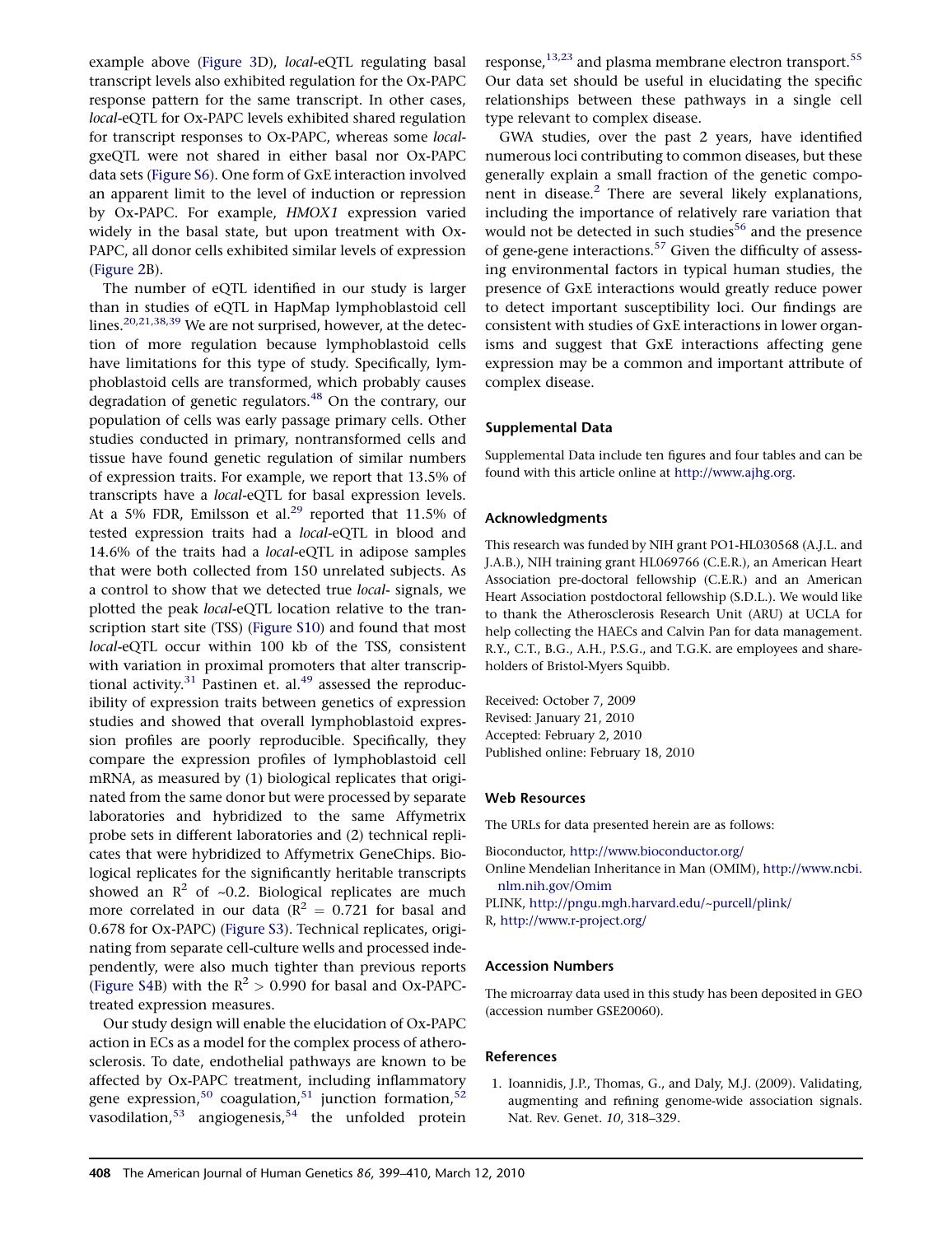- <span id="page-10-0"></span>2. Hardy, J., and Singleton, A. (2009). Genomewide association studies and human disease. N. Engl. J. Med. 360, 1759–1768.
- 3. Talmud, P.J. (2007). Gene-environment interaction and its impact on coronary heart disease risk. Nutr. Metab. Cardiovasc. Dis. 17, 148–152.
- 4. Caspi, A., Sugden, K., Moffitt, T.E., Taylor, A., Craig, I.W., Harrington, H., McClay, J., Mill, J., Martin, J., Braithwaite, A., and Poulton, R. (2003). Influence of life stress on depression: Moderation by a polymorphism in the 5-HTT gene. Science 301, 386–389.
- 5. Mackay, T.F., Stone, E.A., and Ayroles, J.F. (2009). The genetics of quantitative traits: Challenges and prospects. Nat. Rev. Genet. 10, 565–577.
- 6. Ulrich, C.M., Kampman, E., Bigler, J., Schwartz, S.M., Chen, C., Bostick, R., Fosdick, L., Beresford, S.A., Yasui, Y., and Potter, J.D. (1999). Colorectal adenomas and the C677T MTHFR polymorphism: Evidence for gene-environment interaction? Cancer Epidemiol. Biomarkers Prev. 8, 659–668.
- 7. Perlstein, E.O., Ruderfer, D.M., Roberts, D.C., Schreiber, S.L., and Kruglyak, L. (2007). Genetic basis of individual differences in the response to small-molecule drugs in yeast. Nat. Genet. 39, 496–502.
- 8. Smith, E.N., and Kruglyak, L. (2008). Gene-environment interaction in yeast gene expression. PLoS Biol. 6, e83.
- 9. Li, Y., Alvarez, O.A., Gutteling, E.W., Tijsterman, M., Fu, J., Riksen, J.A., Hazendonk, E., Prins, P., Plasterk, R.H., Jansen, R.C., et al. (2006). Mapping determinants of gene expression plasticity by genetical genomics in C. elegans. PLoS Genet. 2, e222.
- 10. Smirnov, D.A., Morley, M., Shin, E., Spielman, R.S., and Cheung, V.G. (2009). Genetic analysis of radiation-induced changes in human gene expression. Nature 459, 587–591.
- 11. Lusis, A.J. (2000). Atherosclerosis. Nature 407, 233–241.
- 12. Berliner, J.A., and Watson, A.D. (2005). A role for oxidized phospholipids in atherosclerosis. N. Engl. J. Med. 353, 9–11.
- 13. Gargalovic, P.S., Imura, M., Zhang, B., Gharavi, N.M., Clark, M.J., Pagnon, J., Yang, W.P., He, A., Truong, A., Patel, S., et al. (2006). Identification of inflammatory gene modules based on variations of human endothelial cell responses to oxidized lipids. Proc. Natl. Acad. Sci. USA 103, 12741–12746.
- 14. Navab, M., Hough, G.P., Stevenson, L.W., Drinkwater, D.C., Laks, H., and Fogelman, A.M. (1988). Monocyte migration into the subendothelial space of a coculture of adult human aortic endothelial and smooth muscle cells. J. Clin. Invest. 82, 1853–1863.
- 15. Watson, A.D., Leitinger, N., Navab, M., Faull, K.F., Hörkkö, S., Witztum, J.L., Palinski, W., Schwenke, D., Salomon, R.G., Sha, W., et al. (1997). Structural identification by mass spectrometry of oxidized phospholipids in minimally oxidized low density lipoprotein that induce monocyte/endothelial interactions and evidence for their presence in vivo. J. Biol. Chem. 272, 13597–13607.
- 16. Johnson, W.E., Li, C., and Rabinovic, A. (2007). Adjusting batch effects in microarray expression data using empirical Bayes methods. Biostatistics 8, 118–127.
- 17. Bolstad, B.M., Irizarry, R.A., Astrand, M., and Speed, T.P. (2003). A comparison of normalization methods for high density oligonucleotide array data based on variance and bias. Bioinformatics 19, 185–193.
- 18. Irizarry, R.A., Bolstad, B.M., Collin, F., Cope, L.M., Hobbs, B., and Speed, T.P. (2003). Summaries of Affymetrix GeneChip probe level data. Nucleic Acids Res. 31, e15.
- 19. Zhang, J., Finney, R.P., Clifford, R.J., Derr, L.K., and Buetow, K.H. (2005). Detecting false expression signals in high-density oligonucleotide arrays by an in silico approach. Genomics 85, 297–308.
- 20. Cheung, V.G., Spielman, R.S., Ewens, K.G., Weber, T.M., Morley, M., and Burdick, J.T. (2005). Mapping determinants of human gene expression by regional and genome-wide association. Nature 437, 1365–1369.
- 21. Morley, M., Molony, C.M., Weber, T.M., Devlin, J.L., Ewens, K.G., Spielman, R.S., and Cheung, V.G. (2004). Genetic analysis of genome-wide variation in human gene expression. Nature 430, 743–747.
- 22. Gargalovic, P.S., Gharavi, N.M., Clark, M.J., Pagnon, J., Yang, W.P., He, A., Truong, A., Baruch-Oren, T., Berliner, J.A., Kirchgessner, T.G., and Lusis, A.J. (2006). The unfolded protein response is an important regulator of inflammatory genes in endothelial cells. Arterioscler. Thromb. Vasc. Biol. 26, 2490–2496.
- 23. Mungrue, I.N., Pagnon, J., Kohannim, O., Gargalovic, P.S., and Lusis, A.J. (2009). CHAC1/MGC4504 is a novel proapoptotic component of the unfolded protein response, downstream of the ATF4-ATF3-CHOP cascade. J. Immunol. 182, 466–476.
- 24. Korn, J.M., Kuruvilla, F.G., McCarroll, S.A., Wysoker, A., Nemesh, J., Cawley, S., Hubbell, E., Veitch, J., Collins, P.J., Darvishi, K., et al. (2008). Integrated genotype calling and association analysis of SNPs, common copy number polymorphisms and rare CNVs. Nat. Genet. 40, 1253–1260.
- 25. Purcell, S., Neale, B., Todd-Brown, K., Thomas, L., Ferreira, M.A., Bender, D., Maller, J., Sklar, P., de Bakker, P.I., Daly, M.J., and Sham, P.C. (2007). PLINK: A tool set for wholegenome association and population-based linkage analyses. Am. J. Hum. Genet. 81, 559–575.
- 26. Hochberg, Y.B.Y. (1995). Controlling the false discovery rate: A practical and powerful approach to multiple testing. J. R. Stat. Soc. Series B Stat. Methodol. 57, 289–300.
- 27. Duggal, P., Gillanders, E.M., Holmes, T.N., and Bailey-Wilson, J.E. (2008). Establishing an adjusted p-value threshold to control the family-wide type 1 error in genome wide association studies. BMC Genomics 9, 516.
- 28. Rockman, M.V., and Kruglyak, L. (2006). Genetics of global gene expression. Nat. Rev. Genet. 7, 862–872.
- 29. Emilsson, V., Thorleifsson, G., Zhang, B., Leonardson, A.S., Zink, F., Zhu, J., Carlson, S., Helgason, A., Walters, G.B., Gunnarsdottir, S., et al. (2008). Genetics of gene expression and its effect on disease. Nature 452, 423–428.
- 30. Göring, H.H., Curran, J.E., Johnson, M.P., Dyer, T.D., Charlesworth, J., Cole, S.A., Jowett, J.B., Abraham, L.J., Rainwater, D.L., Comuzzie, A.G., et al. (2007). Discovery of expression QTLs using large-scale transcriptional profiling in human lymphocytes. Nat. Genet. 39, 1208–1216.
- 31. Veyrieras, J.B., Kudaravalli, S., Kim, S.Y., Dermitzakis, E.T., Gilad, Y., Stephens, M., and Pritchard, J.K. (2008). High-resolution mapping of expression-QTLs yields insight into human gene regulation. PLoS Genet. 4, e1000214.
- 32. Su, N., and Kilberg, M.S. (2008). C/EBP homology protein (CHOP) interacts with activating transcription factor 4 (ATF4) and negatively regulates the stress-dependent induction of the asparagine synthetase gene. J. Biol. Chem. 283, 35106–35117.
- 33. Lee, J.I., Dominy, J.E. Jr., Sikalidis, A.K., Hirschberger, L.L., Wang, W., and Stipanuk, M.H. (2008). HepG2/C3A cells respond to cysteine deprivation by induction of the amino